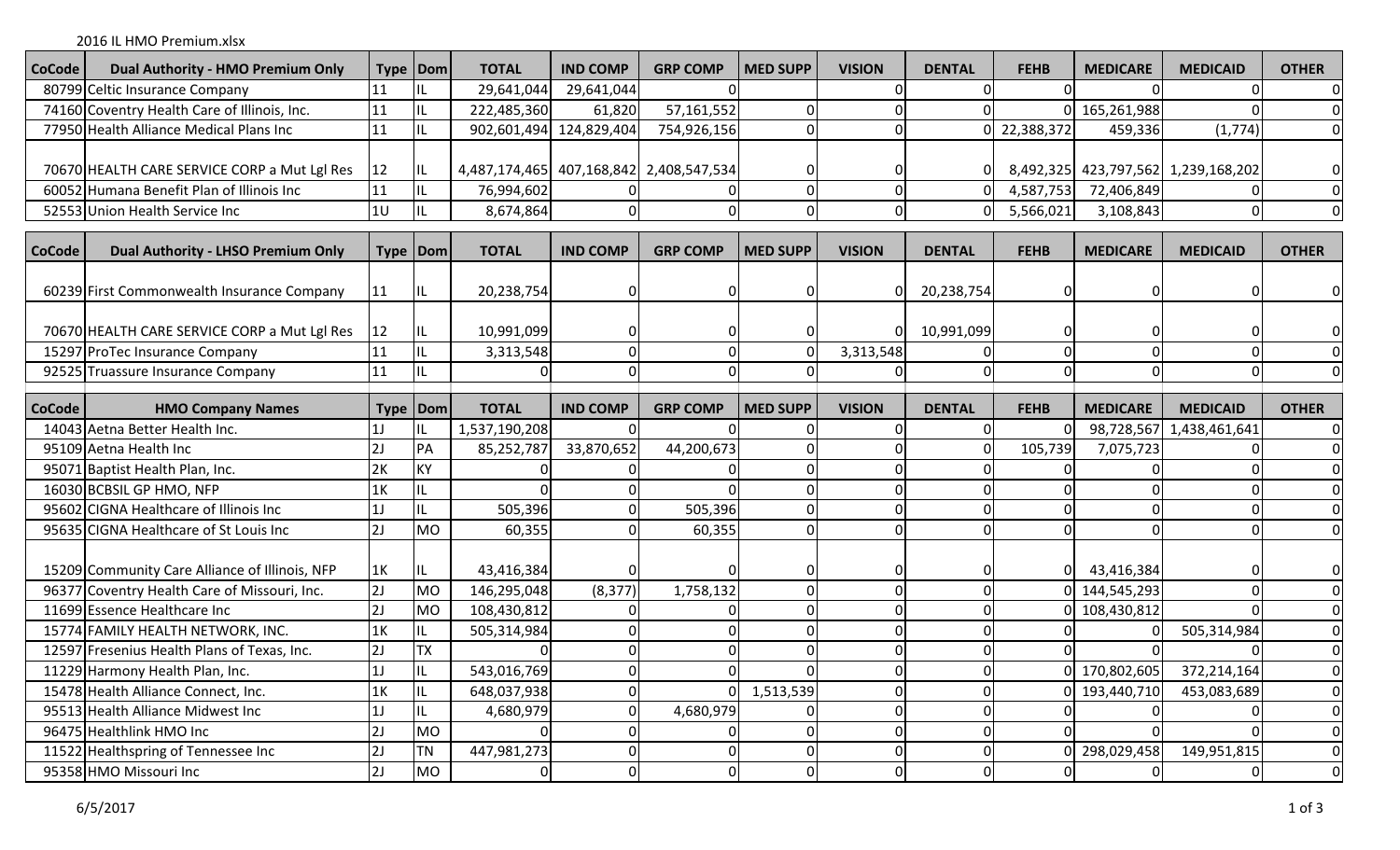## 2016 IL HMO Premium.xlsx

| <b>CoCode</b> | <b>HMO Company Names</b>                        | Type   Dom |            | <b>TOTAL</b>  | <b>IND COMP</b> | <b>GRP COMP</b> | <b>MED SUPP</b> | <b>VISION</b> | <b>DENTAL</b> | <b>FEHB</b> | <b>MEDICARE</b>          | <b>MEDICAID</b>          | <b>OTHER</b> |
|---------------|-------------------------------------------------|------------|------------|---------------|-----------------|-----------------|-----------------|---------------|---------------|-------------|--------------------------|--------------------------|--------------|
|               | 95885 Humana Health Plan Inc                    | 2J         | <b>KY</b>  | 999,761,819   | 10,242,495      | 69,521,822      |                 |               |               |             | 0 70,936,404 684,498,211 | 164,562,887              |              |
|               | 14053 ILLINICARE HEALTH PLAN, INC.              |            | IIL        | 1,213,251,584 | 272,623         |                 |                 |               |               |             |                          | 77,078,185 1,135,900,776 |              |
|               | 11695 Independent Care Health Plan, Inc.        | 2J         | <b>IW</b>  |               |                 |                 |                 |               |               |             |                          |                          |              |
|               | 52559 Medical Associates Health Plan Inc        | 2J         | ΙA         | 8,921,952     |                 | 6,539,378       |                 |               |               | ΩI          | 2,382,574                |                          |              |
|               | 12195 MercyCare HMO, Inc.                       | 2J         | <b>WI</b>  |               |                 |                 |                 |               |               |             |                          |                          |              |
|               | 13189 Meridian Health Plan of Illinois, Inc.    | 1J         | IL         | 1,105,381,465 |                 |                 |                 |               |               |             | 0 156,382,545            | 947,783,476              | 1,215,444    |
|               | 52563 Meridian Health Plan of Michigan, Inc.    | 2J         | ۱M۱        |               |                 |                 |                 |               |               |             |                          |                          |              |
|               | 14104 Molina Healthcare of Illinois, Inc.       |            |            | 797,431,280   |                 |                 |                 |               |               | ΩI          | 60,601,158               | 736,830,122              |              |
|               | 95776 United Healthcare of Illinois, Inc.       |            | ΠL         | 135,357,806   | 4,885           | 135,352,921     |                 |               |               |             |                          |                          |              |
|               | 95591 United Healthcare of the Midlands, Inc.   | 2J         | <b>INE</b> |               |                 |                 |                 |               |               |             |                          |                          |              |
|               | 96385 United Healthcare of the Midwest Inc      | 2J         | <b>MO</b>  | 327,051,568   | 31,639,601      | 764,105         |                 |               |               |             | 0 294,647,862            |                          |              |
|               | 95710 United Healthcare of Wisconsin, Inc.      | 2J         | IWI        | 98,096,159    |                 |                 |                 |               |               | ΩI          | 98,096,159               |                          |              |
|               | 95378 United Healthcare Plan of River Valley In | 1J         | IL         | 8,491,146     |                 | 8,423,411       |                 |               |               | $\Omega$    | 67,735                   |                          |              |